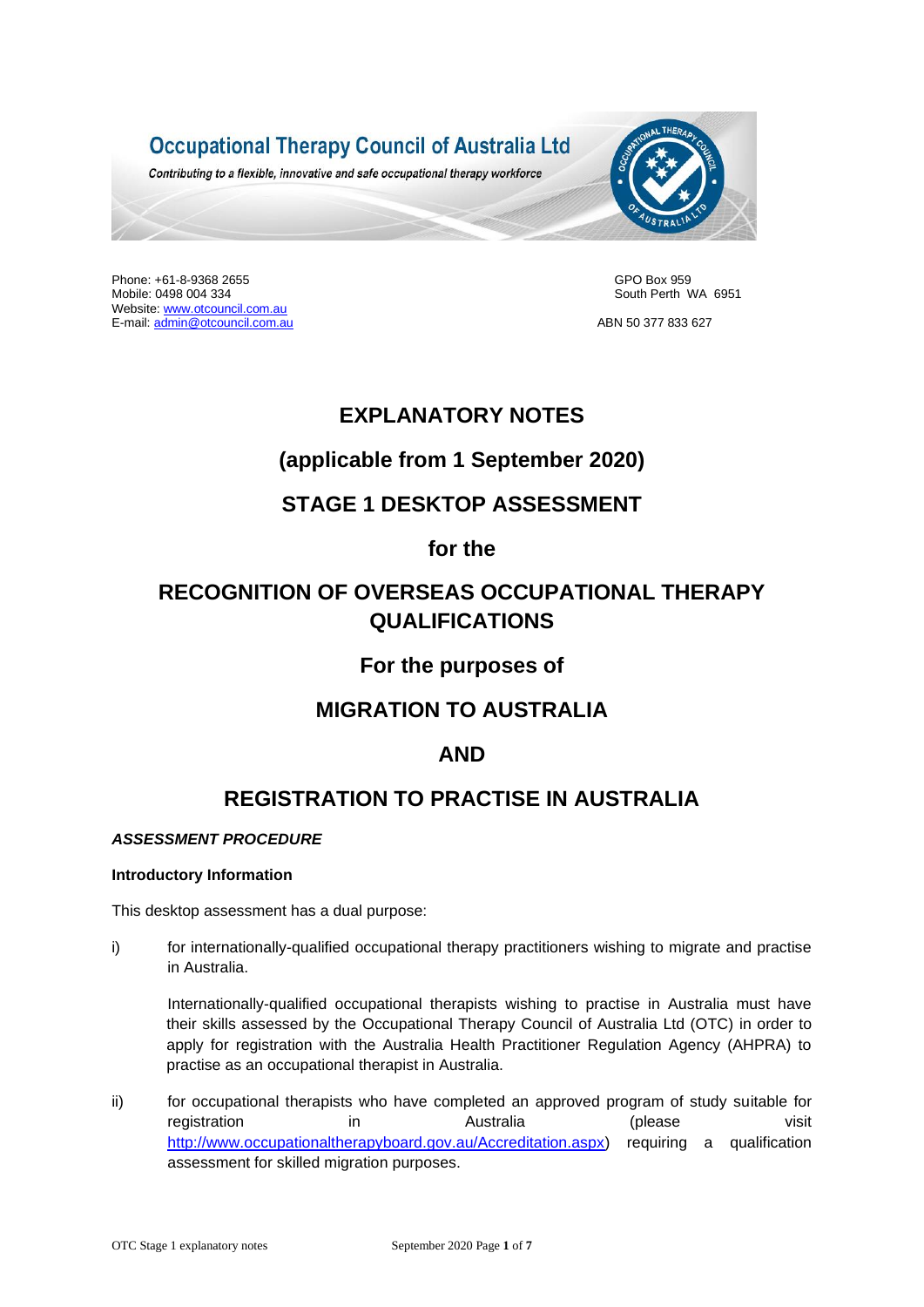The Australian Government's skilled migration program is implemented through a partnership between government and industry. The OTC has been appointed by the Minister for Immigration and Border Control in accordance with the Migration Regulations 1994 as the assessing authority for the occupation of **Occupational Therapist ANZSCO Code: 252411**. For migration purposes, occupational therapy skills are assessed as "suitable" or "not suitable" against the requirements established by the OTC. Internationally-qualified occupational therapists who wish to apply to migrate to Australia under the skilled migration program must have their qualifications and skills assessed by OTC.

f a migration agent is being used to assist with the process, please ensure the correct address for the assessment letter is included on the Stage 1 application.

Stage 1 is a desktop assessment of qualifications and English language proficiency.

The practitioner will be assessed against the following criteria (all copied documentation must be high quality (a minimum of 300dpi), in colour and certified correctly in accordance with the requirements below):

## **1. Proof of Identity**

The practitioner must provide the following identification:

- **Birth certificate**
- Passport
- Driver's licence or ID card where relevant or another official photo-bearing document.

If the name of the practitioner has changed and is different from that shown on the qualification upon which they rely for the assessment, then evidence/proof of this change of name should be provided i.e. marriage certificate, Deed poll, divorce papers.

You will be contacted by the OTC via Facetime once your application has been received. Please ensure you include an appropriate number to allow this to occur, providing appropriate telephone number including international and area codes.

## **2. Qualifications**

The practitioner must demonstrate successful completion of a tertiary education programme leading to an award in occupational therapy (undergraduate or graduate entry). This programme must:

- have been accredited by the World Federation of Occupational Therapy (WFOT) at the time of graduation, and
- be comparable to an Australian Bachelor or Graduate Entry Master degree in accordance with Country Education Profiles produced by Australian Government, Department of Education and Training.

If the practitioner has any doubt regarding the qualification being comparable to an Australian Bachelor degree (a Diploma, for example), they should contact the Australia Government, Department of Education, Skills and Employment via the link below for an assessment, and include the results with the Stage 1 application.

[https://internationaleducation.gov.au/services-and-resources/pages/qualifications](https://internationaleducation.gov.au/services-and-resources/pages/qualifications-recognition.aspx)[recognition.aspx](https://internationaleducation.gov.au/services-and-resources/pages/qualifications-recognition.aspx)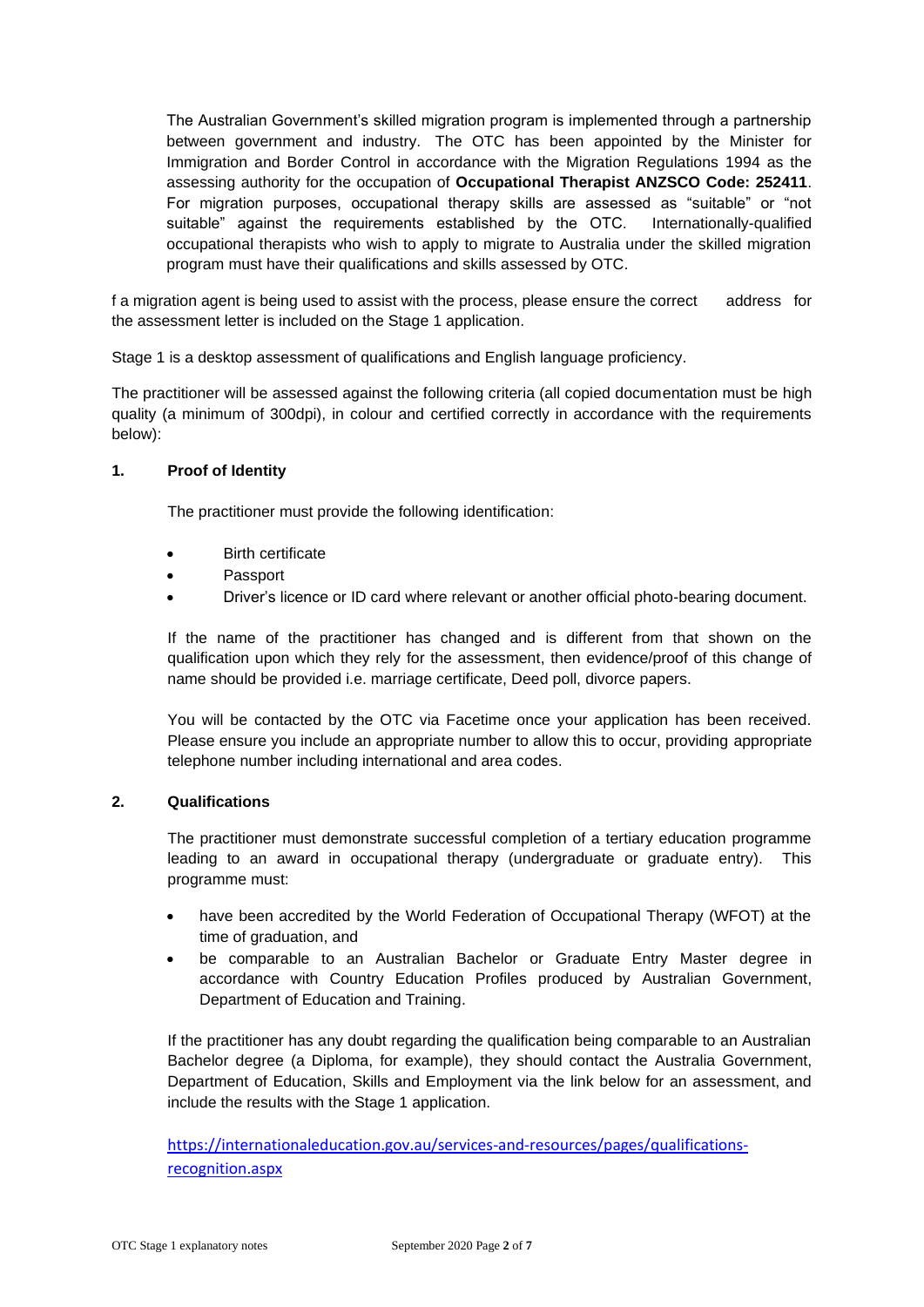A certified copy of qualification papers must be provided i.e. graduation certificate together with associated transcript.

WFOT approval must have been in place at the time of graduation and cannot be considered retrospectively (i.e. if the institution or programme received WFOT approval after the time of graduation, this will not be sufficient to meet the criteria for assessment).

An approved WFOT programme is taken to mean those courses listed on the WFOT website under "Education – Entry Level Educational Programs WFOT Approved" which at the time of graduation was approved.

You need to include all contact details of the education provider attended in relation to the occupational therapy qualification and if available a link and log in details to verify the qualification on line.

#### **3. English Language Proficiency**

High-level competence in English language is essential for the practice of occupational therapy in Australia. The practitioner must submit evidence to demonstrate sufficient English language skills to work as an occupational therapist in an English language environment. Practitioners applying for skilled migration or registration to practise in Australia must demonstrate your English language competency in one of the following ways:

- 1. English is your **primary language** and you have undertaken and satisfactorily completed:
- a. all of your primary and **secondary education** which was taught and assessed solely in English in a **recognised country**, and
- b. tertiary qualifications in the relevant professional discipline, which you are relying on to support your eligibility for registration under the **National Law**, which were taught and assessed solely in English.

#### **Recognised countries:**

Australia New Zealand United States of America United Kingdom Republic of Ireland Canada South Africa

## **OR**

- 2. You have a combination of **secondary education** and tertiary qualifications, where you have undertaken and satisfactorily completed:
- a. at least two years of your **secondary education** which was taught and assessed solely in English in **a recognised country**, **and**
- b. tertiary qualifications in occupational therapy which were taught and assessed solely in English in a **recognised countr**y.

**OR**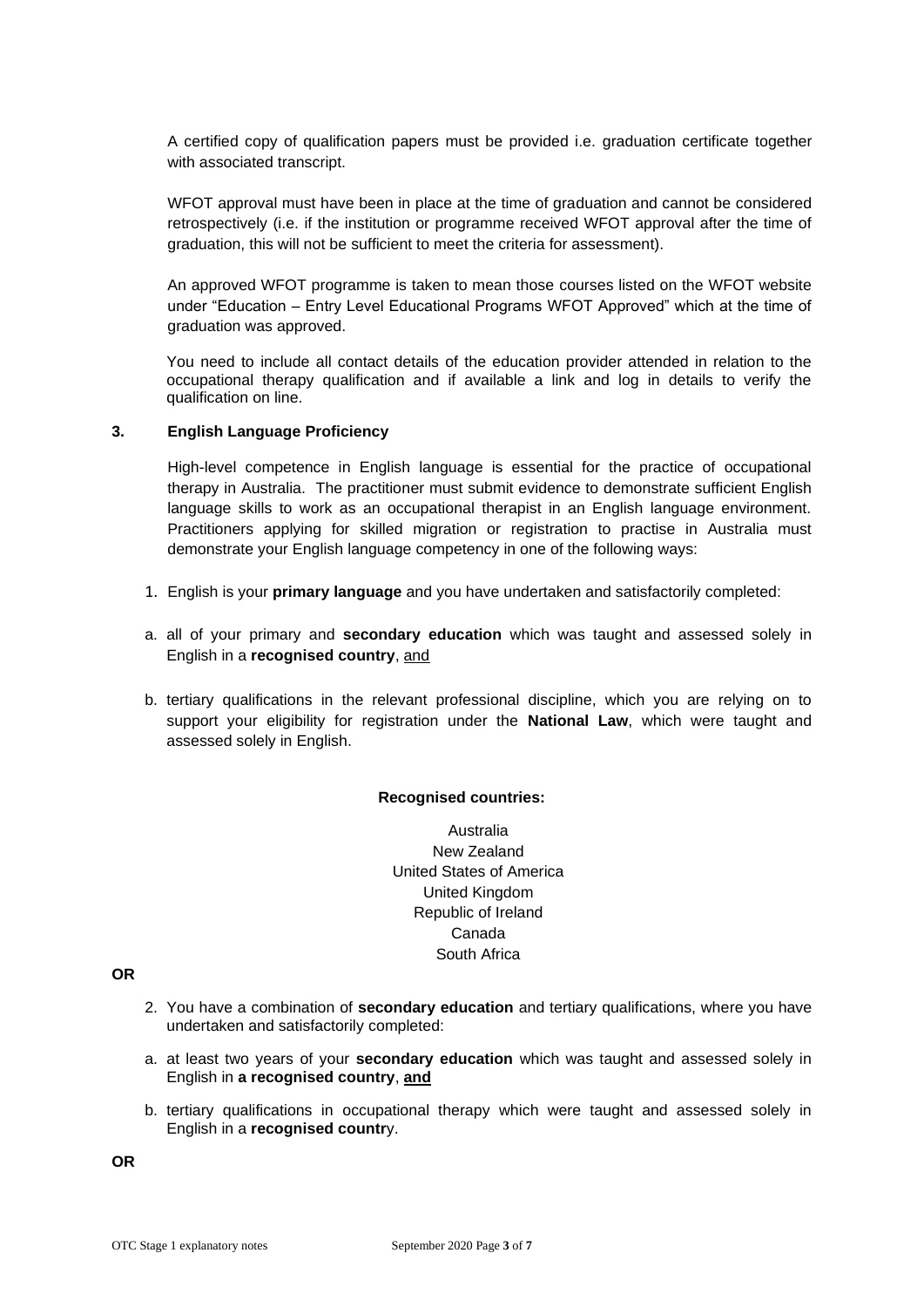3. You have undertaken and satisfactorily completed at least **six years' (full time equivalent) continuous education** taught and assessed solely in English, in any of the **recognised countries**, which includes tertiary qualifications in occupational therapy upon which you are relying to support your eligibility for registration*.*

#### **OR**

- 4. You achieve the required minimum scores in one of the following English language tests and meet the requirements for **test results** specified in this standard:
- a. the **IELTS** (academic module) with a minimum overall score of 7 and a minimum score of 7 in each of the four components (listening, reading, writing and speaking).

#### **NOTE:**

We will only accept test results:

i. from one test sitting, **or**

- ii. a maximum of **two test sittings in a six-month period** only if:
	- you achieve a minimum overall score of 7 in each sitting, and
- you achieve a minimum score of 7 in each component across the two sittings, and
- no score in any component of the test is below 6.5
- b. the **OET** with a minimum score of B in each of the four components (listening, reading, writing and speaking).

#### **NOTE**

We will only accept test results:

- i. from one test sitting, **or**
- ii. a maximum of **two test sittings in a six-month period** only if:
	- you are tested in all four components in each sitting, and
	- you achieve a minimum score of B in each component across the two sittings, and
	- no score in any component of the test is below C.
- c. the **PTE Academic** with a minimum overall score of 65 and a minimum score of 65 in each of the four communicative skills (listening, reading, writing and speaking).

#### **NOTE:**

We will only accept test results:

- i. from one test sitting, **or**
- ii. a maximum of **two test sittings in a six-month period** only if:
	- a minimum overall score of 65 is achieved in each sitting, and
	- you achieve a minimum score of 65 in each of the communicative skills across the two sittings, and
	- no score in any of the communicative skills is below 58
- d. the **TOEFL iBT** with a minimum total score of 94 and the following minimum score in each section of the test:
	- 24 for listening,
	- 24 for reading,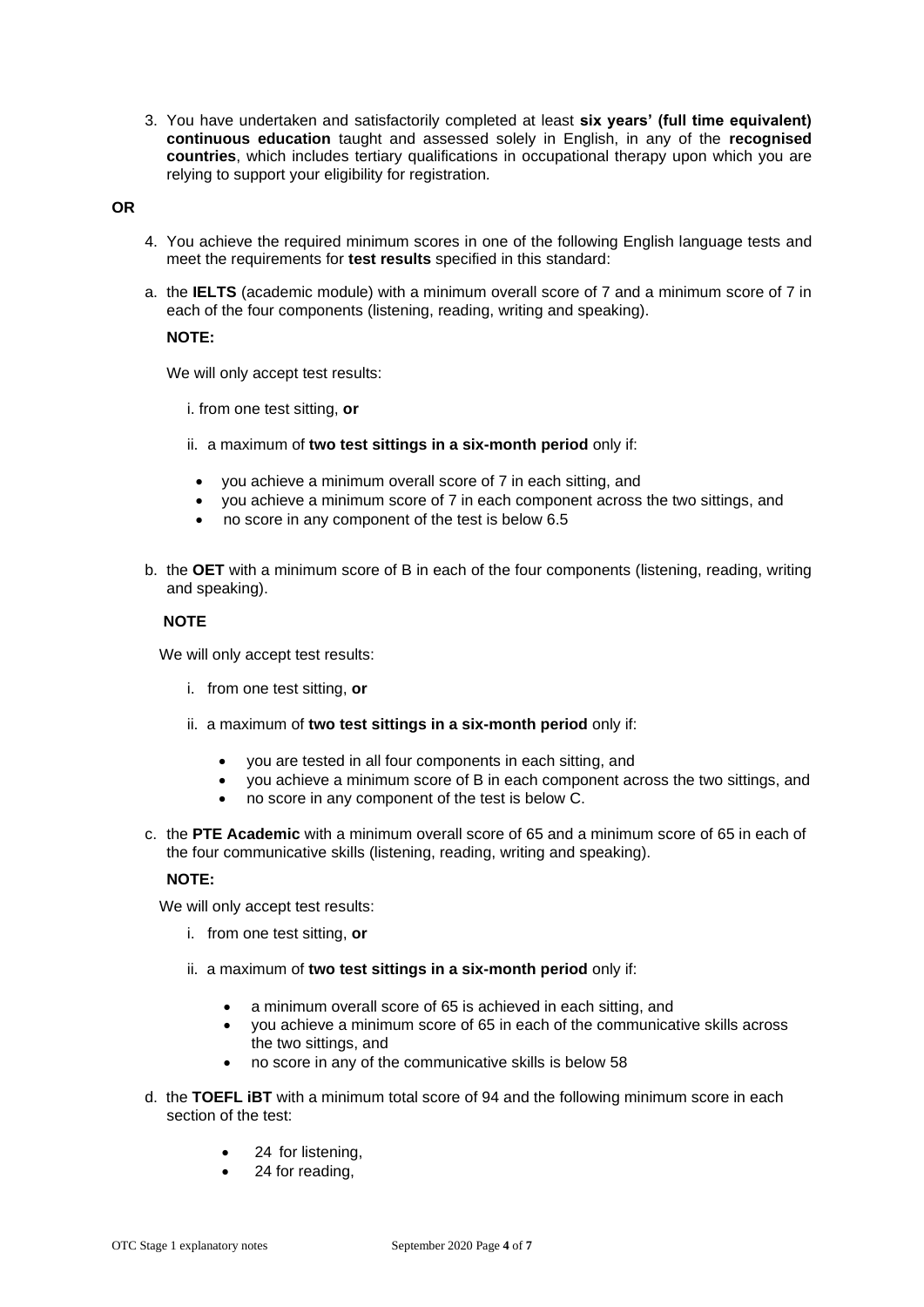- 27 for writing, and
- 23 for speaking.

## **NOTE:**

We will only accept test results:

- i. from one test sitting, **or**
- ii. a maximum of **two test sittings in a six-month period** only if:
	- a minimum total score of 94 is achieved in each sitting, and you achieve a minimum score of 24 for listening, 24 for reading, 27 for writing and 23 for speaking across the two sittings, and
	- no score in any of the sections is below:
		- o 20 for listening
		- o 19 for reading
		- o 24 for writing, and
		- $\circ$  20 for speaking
- e. other English language tests approved by the Board from time to time and published on the Board's website with the required minimum scores.

## **Test results**

The following requirements apply to the English language **test results**:

- 1. **Test results** will be accepted if they were obtained:
	- 1.1 within the two years before the date you lodge your application for registration

#### **OR**

- 1.2 more than two years before the date you lodge your application for registration if, in the period since the **test results** were obtained, you:
	- a. have been in **continuous employment** as a registered health practitioner as an occupational therapist (which commenced within 12 months of the date of the test) in one of the **recognised countries** where English was the primary language of practice, and
	- b. lodge your application for registration within 12 months of finishing your last period of employment

#### **OR**

- 1.3 more than two years before the date you lodge your application for registration if, in the period since the test result was obtained, you:
	- a. have been continuously enrolled in a **Board approved program of study** (which commenced within 12 months of the date of the test) and undertook subjects in each semester, with no break from study apart from the education provider's scheduled holidays, and
	- b. lodge your application for registration within 12 months of completing the **Board approved program of study**.

An official certified copy of the results relied upon for assessment must be provided.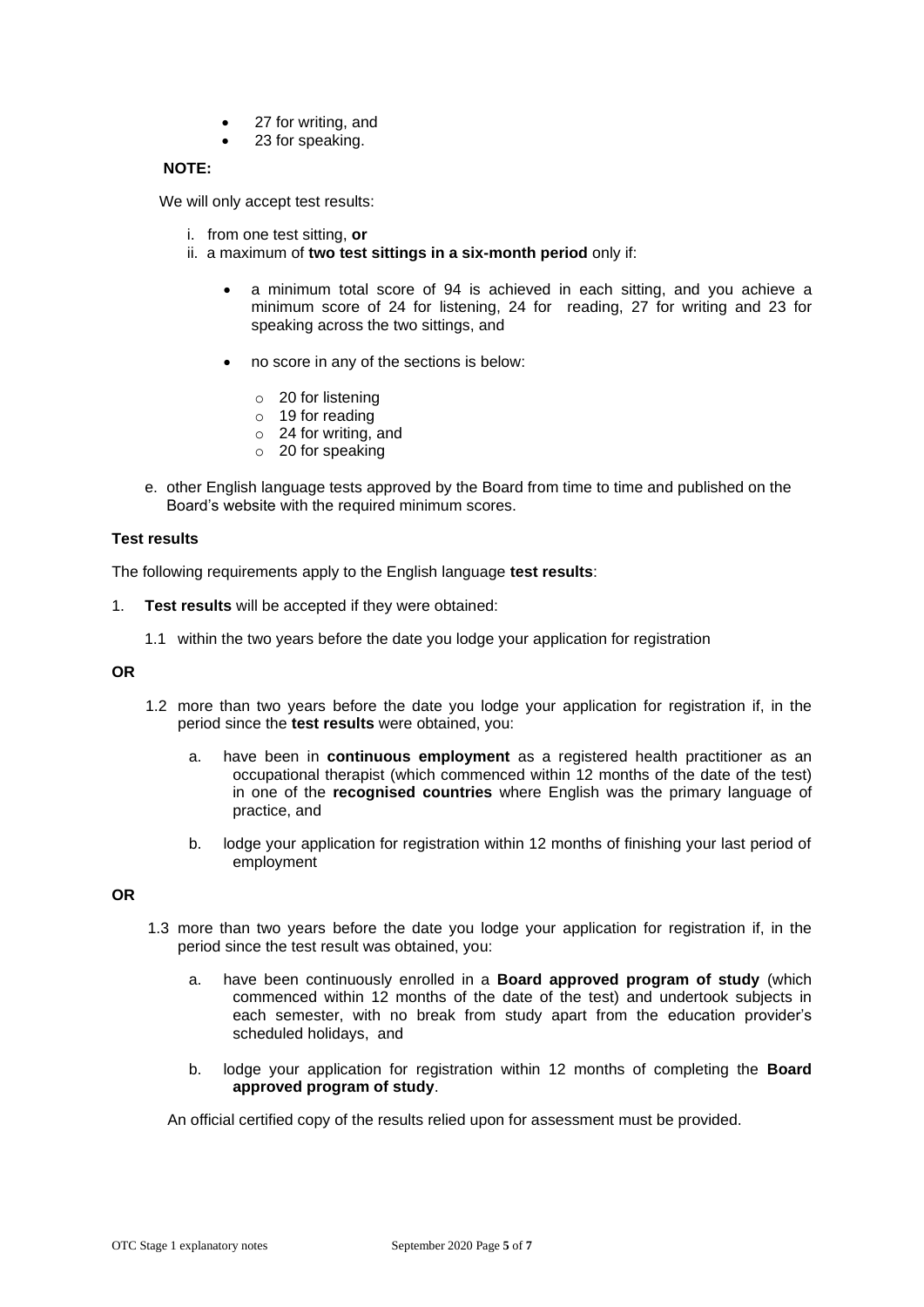The Department of Home Affairs (DoHA) may require occupational therapists to meet separate English language proficiency standards even though the OTC has assessed the practitioner as meeting all its English language requirements.

## **Certification**

•

All copied documentation must be certified appropriately as true copies of the original by an appropriate person. **In Australia**, people who are authorised to certify copies are:

- Justices of the Peace (JP).
- Legal practitioners.
- Persons eligible to sign statutory declarations

[http://www.ag.gov.au/Documents/StatutoryDeclaration200602.pdf.](http://www.ag.gov.au/Documents/StatutoryDeclaration200602.pdf)

• Employees authorised by the OTC.

In countries **outside** Australia:

- Notary public.
- Registered legal practitioners (solicitors, lawyers, barristers).
- Australian Embassy or Australian High Commission personnel.

#### **Family members are not able to certify documents.**

To have copies certified the practitioner must present both the original and the copy to the person carrying out the certification.

Each copy of the document must be certified separately and must show clearly:

- the words "*certified true copy of the original*";
- the signature of the certifying officer; and
- the name, address, position and phone number (with international dialling codes) of the certifying officer legibly printed below the signature. It must be possible, from the details provided, for the OTC to contact the certifying officer if necessary.

#### **Translation of Documents**

If the practitioner's qualification has been undertaken in a language other than English, a translated document must accompany the certified copy of the original qualification document. In Australia translation should be undertaken by an accredited NAATI (National Accreditation Authority for Translations and Interpreters Ltd) translator. Further information can be found on its website at [www.naati.com.au](http://www.naati.com.au/)

An assessment will not be undertaken unless translations are provided.

#### **Authenticity of Documents**

If the authenticity of documents is suspected they will be provided by the OTC Executive Officer to the Department of Home Affairs for an opinion. The OTC will not progress with the assessment until advice has been received from The Department of Home Affairs. The assessment fee will not be refunded.